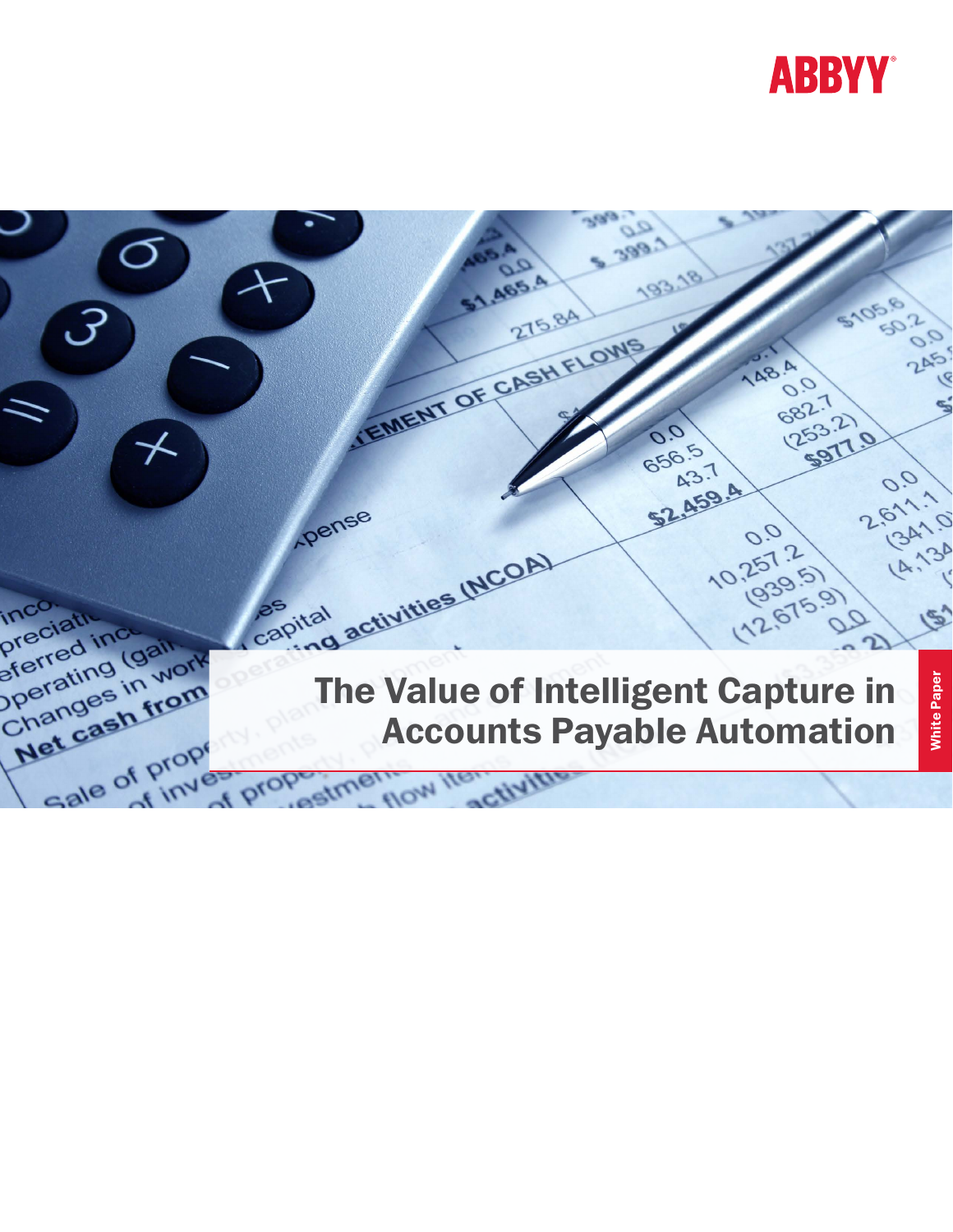#### **Contents**

| Intelligent Capture for AP 3          |  |
|---------------------------------------|--|
|                                       |  |
| Integration with Business Systems 3   |  |
|                                       |  |
| Keys to a Successful Implementation 5 |  |
|                                       |  |
|                                       |  |

### Executive Summary

Accurate data is the foundation for an efficient, effective Accounts Payable (AP) process. Intelligent capture software that includes document imaging, separation and classification of invoices, and data extraction and validation introduces integrity in the downstream AP processes. Captured early in the process, invoices are sent in the electronic format to the appropriate employees for review, discrepancy resolution, and approval. This helps to ensure that invoices are approved within a week, with security and controls embedded. Intelligent capture eliminates the tiresome work of manual data entry and its associated errors, driving the return on investment in AP automation.

### Evolution of Capture in AP

The first commercial applications of document imaging and capture software were pioneered over forty years ago. By integrating a scanner with optical character recognition (OCR) software, developers set out to "read" an image, identify its information and automate delivery of that information to other applications. The goal was to reduce the time, complexity, cost and errors of the manual process.

While capture software was evolving considerably, the ability to achieve low-touch processing of invoices has proven elusive. Invoices present specific challenges, among them: There is no standard format for an invoice; every vendor delivers information in their own way. Many other types of documents arrive with invoices, including memos and credit applications. Information must be validated against other enterprise data, including vendor identification, employee identification, purchase order information, and receipt information.

The industry expectations today are that intelligent capture software will:

- Read all document-based information
- Separate and classify different documents that have been received
- Extract invoice information
- Validate invoice information
- Exchange information with enterprise systems

The first generation of capture software enabled the reading of all information. The following evolution provided the ability to focus on a subset of the information essential for the transaction. This was initially build around the concept of fixed forms, or structured documents where the same information is always located in the same area of the page. The ability to separate and classify was added. The most elusive goals, the extraction and validation of invoice information, required two important developments:

The software was enhanced to "learn" about semi-structured or unstructured documents. This was initially directed at an operator reviewing a scanned document, identifying the information to be extracted and its precise location, and creating a template for the document. This information was stored and applied when a similarly looking document was scanned. This labor-intensive effort was further hampered by the need to review and modify the template whenever a change condition was identified. Inevitably, the proliferation of templates resulted in the degradation of the performance of the application. The desired data quality proved difficult to achieve.

This technology then evolved into "intelligent" capture — the ability to apply rules for finding the required data, tying it to surrounding keywords and other elements. Instead of memorizing its fixed location, today's technology automatically finds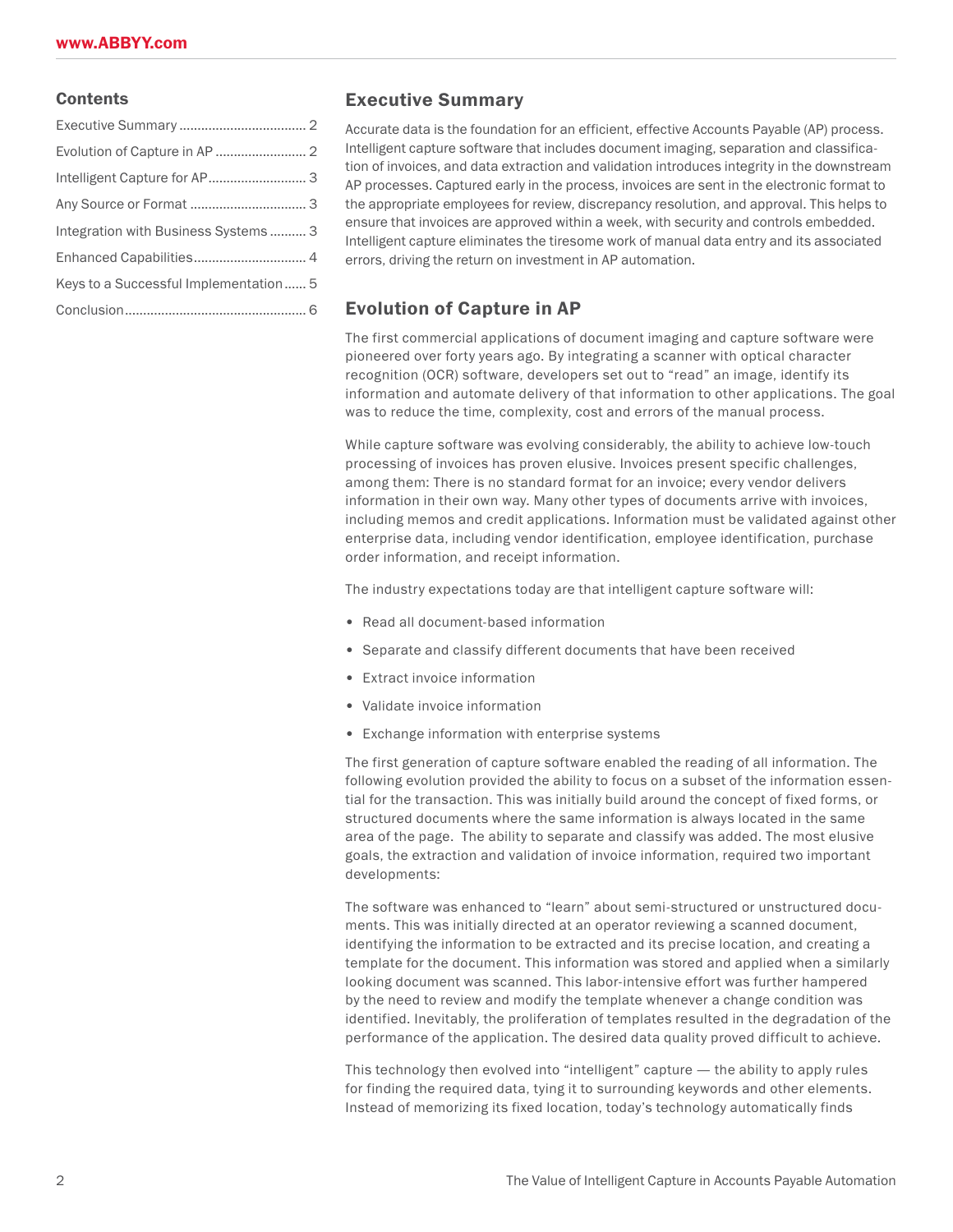<span id="page-2-0"></span>the data among varied layouts following a logic that is similar to human reasoning. Intelligent capture software delivers more accurate, clean data, reduces errors, and helps achieve the lowest cost by reducing entry time. It delivers an attractive return on investment – typically within a year.

## Intelligent Capture for AP

Intelligent capture technology for AP leverages a rules-centric and data-centric approach. This begins at system initiation, where general invoice settings, such as possible countries of origination, currencies, tax rates and business rules are entered into the system. Leading software typically provides a set of standard data fields that can be found and extracted, such as invoice number, date, amounts and purchase order information. Additional fields can be configured to address specific requirements. These are the rules that determine what information to capture and how to identify it.

Intelligent capture software references enterprise information, including vendor master data, business unit tables, purchase orders and other data. These are delivered to the application from the ERP or financial system in regularly scheduled updates.

A system based on intelligent capture "learns" about the organization's invoices. A representative sample of invoices is captured first. Exceptions are reviewed and corrected; this is the learning process for the system. After learning to perfect the management of more complex invoices, the solution is ready for production.

## Any Source or Format

Invoices arrive on paper, in email as PDFs, images or other formats, and via fax. An intelligent capture system supports ingestion of invoices at different points of arrival and in different formats. Paper invoices are scanned on a production scanner, MFP, or all-in-one device. Faxes are processed on a fax server. Attachments are extracted from emails. Other invoices, sent in an EDI or XML format that is accepted by the financial system, can be imported in that system directly.

The intelligent capture system provides a single, consistent process for all sources and formats. After acquiring the invoice document, the system searches for the required fields of information (as identified in its configuration), extracts and validates the information against rules, logic, and enterprise data. Any missing or questionable data is reviewed and corrected by an operator; the corrections can also update the internal logic, enhancing the intelligence of the system. The data-centric approach does not suffer from the performance degradation because it is not based on fixed templates.

# Integration with Business Systems

An automated capture solution improves the efficiency of invoice processing typically in tandem with other systems. Its primary value is in feeding structured information to downstream applications, including the ERP, workflow systems and archival systems for image storage. It enhances those systems with business intelligence that accelerates decision-making.

On the other hand, the effectiveness of the capture process itself is ensured by validating invoice information against enterprise data residing in various business systems.

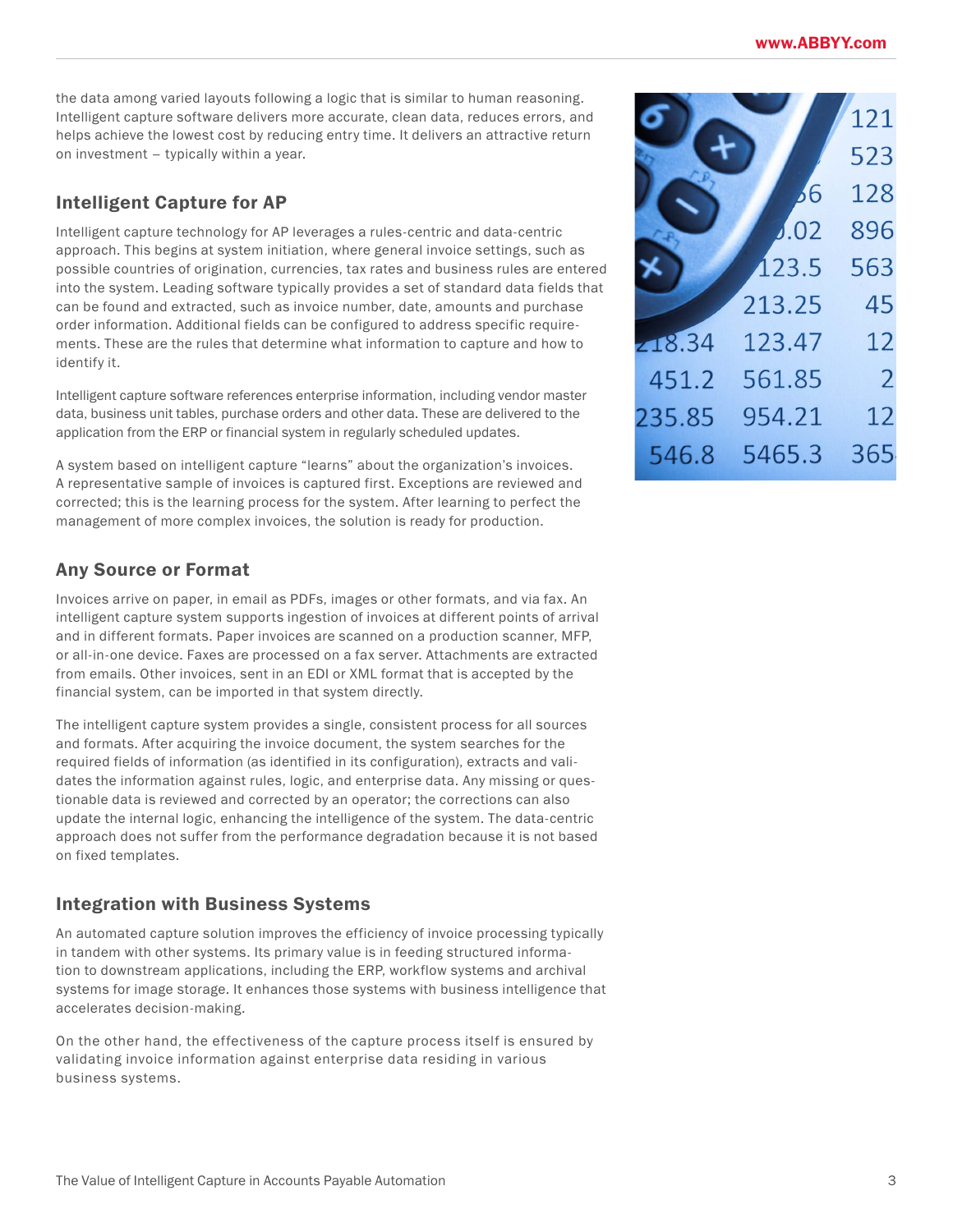<span id="page-3-0"></span>

An intelligent capture system is typically integrated with the following business systems:

Financial system – Responsible for managing critical enterprise data, the financial system is the ultimate repository of invoice data, and the source of information required for efficient and effective automated capture.

Vendor master data – This increases the accuracy of vendor identification and the application of the vendor's payment or other contracted terms. Accurate vendor identification also improves capture quality; invoices from the same vendor typically look similar and the software learns which data to capture and where to find it for each particular vendor.

Business units/purchasers - The identification of cost centers, buyers, and approvers (for non-PO invoices) drives the efficiency of the discrepancy resolution and approval processes. For international organizations, this data can determine the country/region, language, currency and associated rules that should be applied.

Purchase orders - An intelligent capture system can compare the invoice to its purchase order. A complete match results in touchless approval and payment. Discrepancies, if occur, trigger review and an approval workflow.

Workflow system – Invoices can require discrepancy resolution and coding. Non-PO invoices require approval and sometimes multiple approvals if the invoice amount exceeds a threshold. Capture is the "front end" to workflow, feeding the financial information to the system and triggering the appropriate approval chain.

Integration with other systems for reporting, image archival and validation against delivery data can further enhance the process.

## Enhanced Capabilities

In addition to lowering the time, cost and error rate of processing an invoice, intelligent capture technology can further enhance the AP process in key areas:

**Contract compliance** – Organizations may configure custom rules that enable invoice validation to examine contract data including contract number, payment terms, expiration date, and prices for individual items. This data triggers the appropriate workflow, such as routing invoices for expired contracts to the appropriate person or expediting processing to achieve on-time payment.

**Purchase order line items** – Organizations should carefully examine the approach to vendor line items. Custom configuration to capture line items consistently will enhance automation. However, the efficient processing of invoices with large volumes or a high variation of line items may best be achieved by not automating line item capture and comparison, but through a visual comparison of purchase order and invoice data on a single screen with the operator determining further action.

**Duplicate invoices** – With the help of a capture system, the comparison can be performed of incoming invoice numbers with the numbers of all processed invoices. Potential duplicate invoices are identified for resolution.

Invoice fraud – As the capture system identifies vendor data, it can check the ID of the vendor's creator/approver. It can then compare the creator/approver ID to the person responsible for approving the invoice, and inform the workflow system of potential conflicts of segregation of duties.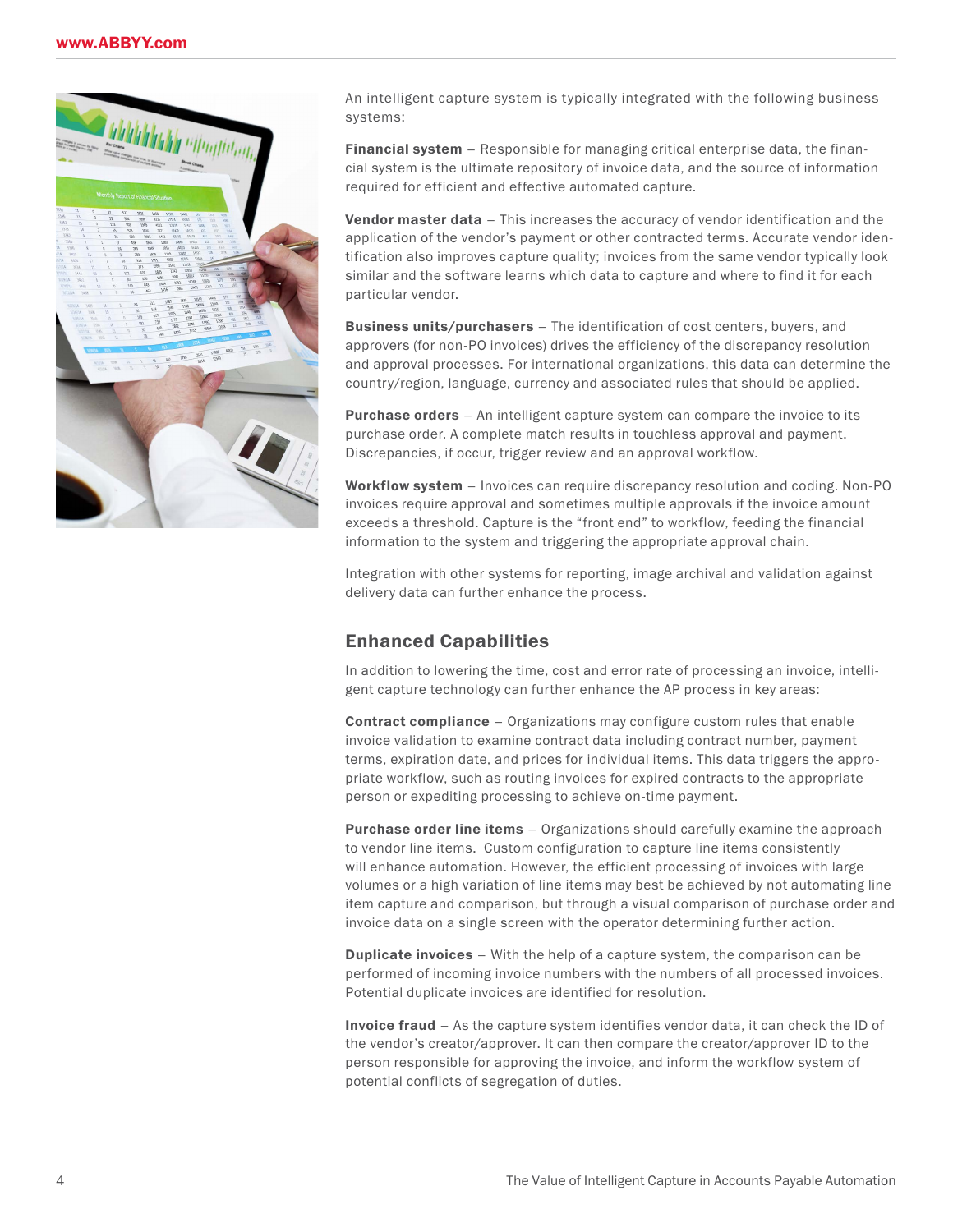## <span id="page-4-0"></span>Keys to a Successful Implementation

How to make sure your implementation of an intelligent capture solution is successful? Below are a few key steps that will help you achieve a desirable return on investment.

- 1. The need to understand the process is paramount. Begin by documenting the current AP process. Metrics should include invoice-processing headcount, invoice volume, data-entry error rate, time required for each stage of the process, and the on-time payment rate.
- 2. Understand which systems are in place and the tasks they manage successfully. Are your requirements met with just a capture system, or is workflow required as well? Today's AP automation solutions range from end-to-end automation to separate capture, workflow systems and portals that enhance the existing environment. List the systems that will exchange information with the capture solution.
- 3. Identify your organization's invoice entry points. Who receives them and where? In which formats do they arrive? Distributed invoice receipt is difficult to control, and centralized processing is a best practice. If your receipt is distributed, create a centralization plan. What is the most efficient way to capture them as early as possible? Do you have scanning resources? A dedicated e-mail box for invoices? Are invoices received or scanned in batches? How frequently are non-invoice documents encountered in the batch?
- 4. You will need to define a process for the separation of documents. Intelligent separation of documents based on their contents can be performed; however, the most robust methods are still barcodes or separator sheets. If non-invoice documents are frequently encountered in the mix, you may need to consider a classification module that will identify each document type and inform the workflow system of the downstream processing requirements.
- 5. Identify the data fields for capture and validation. Focus on what is required to achieve your goals; additional "nice to have" fields will make the solution more expensive to maintain.
- 6. Identify where images will be stored and the policy for image retention.
- 7. Be prepared to provide a copy of your vendor master data and a representational set of a few hundred invoice images to the solution vendor. This will facilitate configuration and improve capture quality.
- 8. Create an implementation plan with the solution vendor. Minimize the disruption to AP staff and ensure that the implementation does not prevent them from meeting their daily responsibilities. Schedule appropriate training and plan for an adoption period with support resources (your staff or the solution provider's) to help them and promptly address their questions and arising issues.
- 9. Periodically measure the performance of the automated process and compare it to the pre-automation metrics. You should be pleased with the results! If you are not achieving your goals, work with the solution vendor to understand and address root causes.

Leveraging rules, data, and learning, intelligent capture software reduces costs, improves quality, speeds processing, and drives downstream systems including workflow and ERP